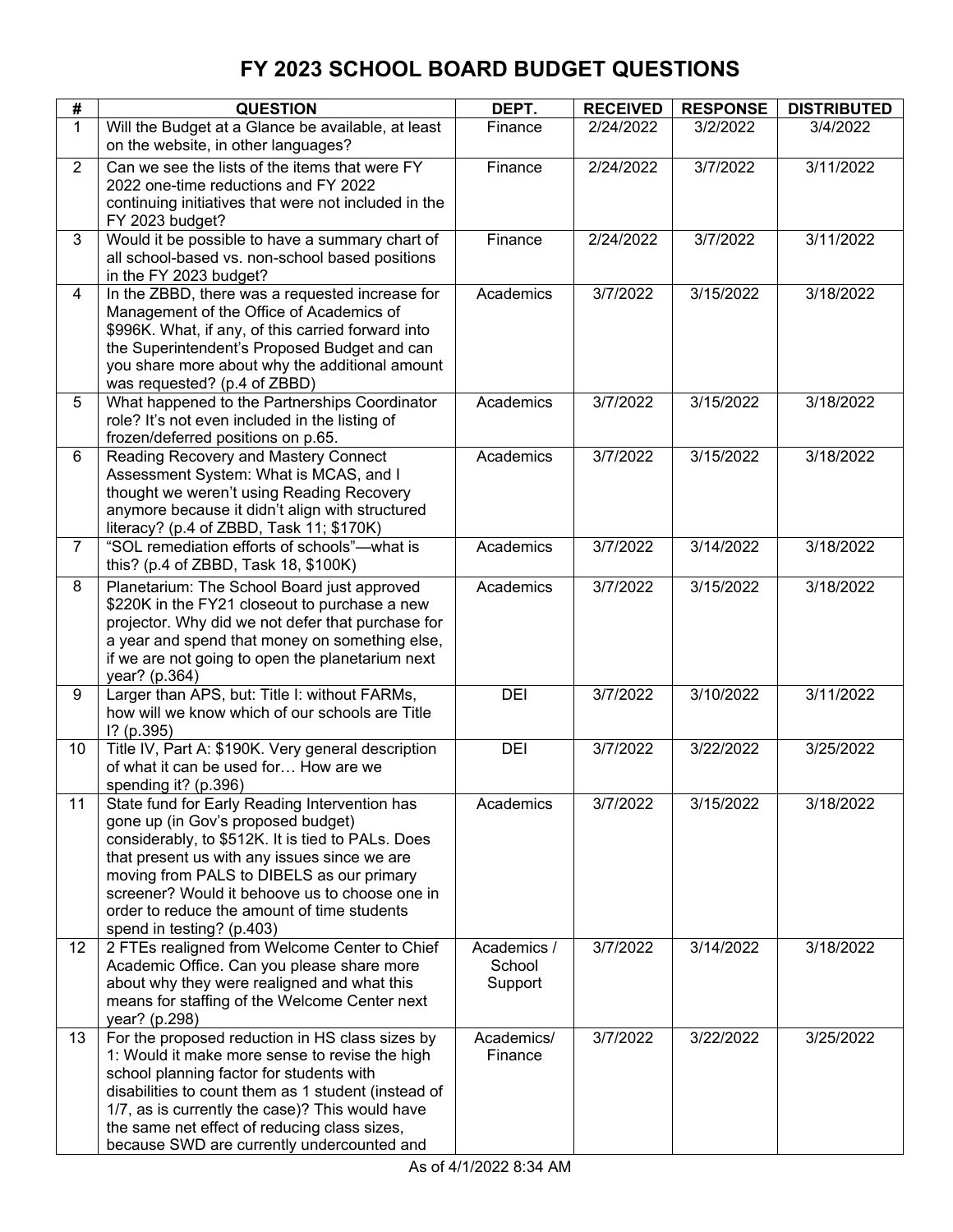| #  | <b>QUESTION</b>                                                                                                                                                                                                                                                                                                                                                                | DEPT.                                   | <b>RECEIVED</b> | <b>RESPONSE</b> | <b>DISTRIBUTED</b> |
|----|--------------------------------------------------------------------------------------------------------------------------------------------------------------------------------------------------------------------------------------------------------------------------------------------------------------------------------------------------------------------------------|-----------------------------------------|-----------------|-----------------|--------------------|
|    | inflate class sizes, and it would correct for the<br>outdated planning factor.                                                                                                                                                                                                                                                                                                 |                                         |                 |                 |                    |
| 14 | Why do we need a \$235K outlay for CTE start-up<br>costs at the W-L Annex? (p.258)                                                                                                                                                                                                                                                                                             | Academics -<br><b>CTE</b>               | 3/7/2022        | 3/15/2022       | 3/18/2022          |
| 15 | What information do we have on the usage and<br>ROI for Discovery Streaming, Wixie, and<br>Nearpod? (p.40 of ZBBD, \$300K)                                                                                                                                                                                                                                                     | Academics-<br>Educational<br>Technology | 3/7/2022        | 3/21/2022       | 3/25/2022          |
| 16 | Edmentum: expansion of current usage. Can you<br>share more? (p.44 of ZBBD, \$211K)                                                                                                                                                                                                                                                                                            | Academics -<br><b>ELA</b>               | 3/7/2022        | 3/14/2022       | 3/18/2022          |
| 17 | I need help understanding<br>"Resource/Professional Learning" line item in the<br>ELA area of the "Zero-Based Budgeting Details"<br>document (p.45, Task 7, \$3.2M). Includes \$2.5M<br>in staffing, \$685K in Lexia/Writing Revolution).                                                                                                                                      | Academics -<br><b>ELA</b>               | 3/7/2022        | 3/15/2022       | 3/18/2022          |
| 18 | Some EL Teachers (15.6) and Instructional<br>Assistants (4.5) are paid by OEL directly, vs.<br>through school budgets. Can you share more<br>about why this is the case? How does this relate<br>to the planning factors we use to staff EL?                                                                                                                                   | Academics-<br>English<br>Learners       | 3/7/2022        | 3/15/2022       | 3/18/2022          |
| 19 | The ZBBD describes a baseline funding increase<br>of \$233K since last year. (This is outside of the<br>new funds requested for additional EL<br>counselors, 0.5 FTE specialist role, etc.) Did this<br>money get included in the Superintendent's<br>Proposed Budget and what accounts for the<br>increase? (p.49 of ZBBD)                                                    | Academics-<br>English<br>Learners       | 3/7/2022        | 3/15/2022       | 3/18/2022          |
| 20 | Gifted: I concerned that this remains<br>underfunded. We have schools ranging from 16<br>gifted students to more than 700, all staffed with<br>one RTG. When will we revisit this planning<br>factor to ensure a high level of support and<br>service to our gifted students?                                                                                                  | Academics-<br>Gifted<br><b>Services</b> | 3/7/2022        | 3/14/2022       | 3/18/2022          |
| 21 | Health textbooks-in the ZBBD, only \$5K is<br>requested and the narrative notes that we have<br>not had health textbooks for the last 20 years.<br>Why? (p.58)                                                                                                                                                                                                                 | Academics-<br>Health and PE             | 3/7/2022        | 3/11/2022       | 3/11/2022          |
| 22 | Could you please share the rationale for adding a<br>new coordinator for the Functional Life Skills<br>program? If we are trying to move towards<br>greater inclusion for SWD, this FLS position does<br>not seem to support that goal.                                                                                                                                        | Academics-<br>Special<br>Education      | 3/7/2022        | 3/11/2022       | 3/11/2022          |
| 23 | Student Support Coordinators: What evidence of<br>impact are we collecting at schools where these<br>positions have already been added? (p.36,<br>\$0.93, 7 FTE)                                                                                                                                                                                                               | Academics-<br>Special<br>Education      | 3/7/2022        | 3/11/2022       | 3/11/2022          |
| 24 | Behavior specialists: I am concerned that this is<br>reactive rather than proactive and it is "fixing the<br>child" focused rather than examining the way that<br>the adults and the school environments might<br>need to change. Why are we creating positions<br>that are framed this way, rather than hiring<br>inclusion coaches or classroom culture<br>interventionists? | Academics-<br>Special<br>Education      | 3/7/2022        | 3/14/2022       | 3/18/2022          |
| 25 | The "Zero-Based Budgeting Details" document<br>lists \$100K needed for contracted OT/PT<br>services, with \$0 allocated towards this purpose<br>in FY22. What has changed? (p.100 of ZBBD)                                                                                                                                                                                     | Academics-<br>Special<br>Education      | 3/7/2022        | 3/11/2022       | 3/11/2022          |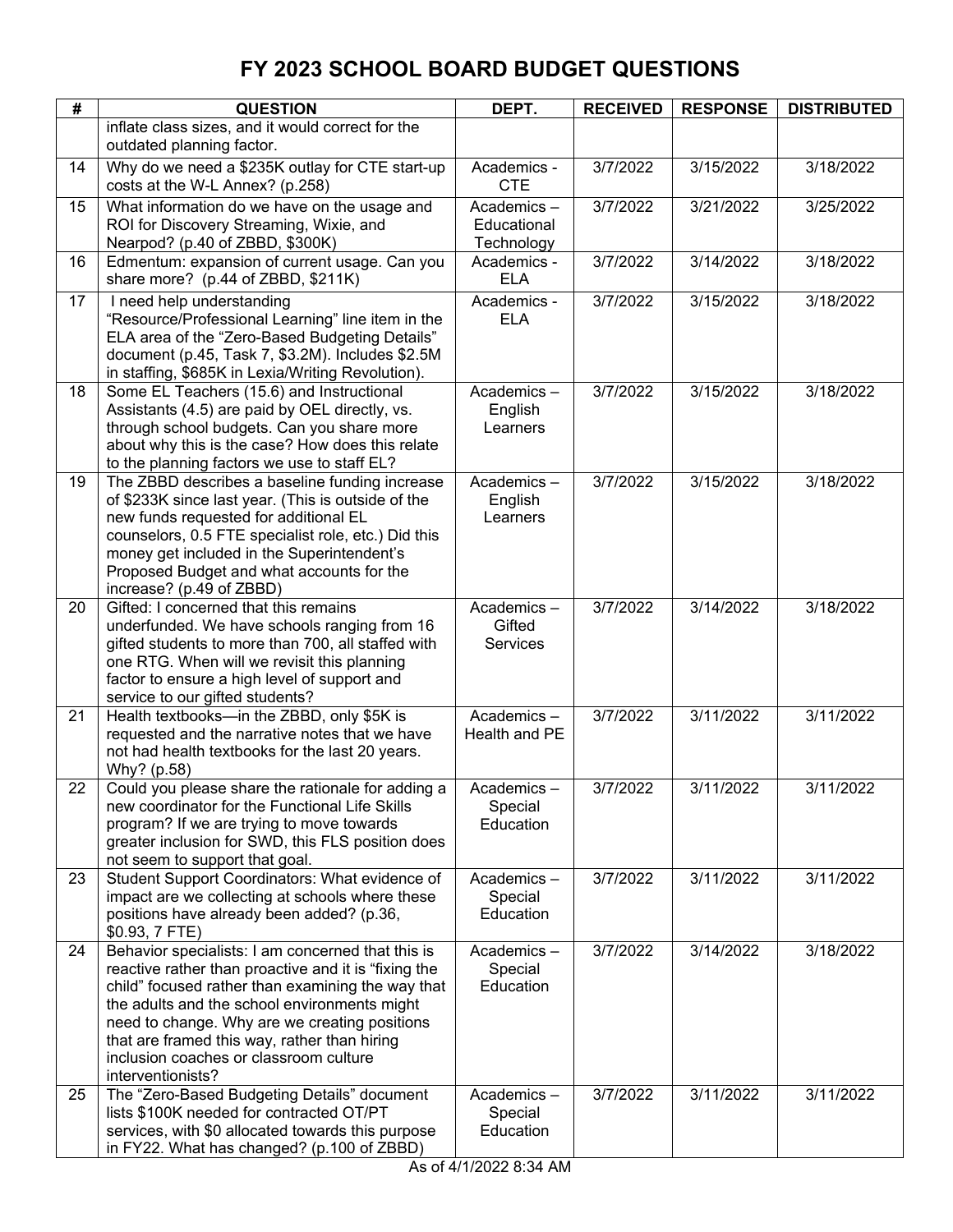| #               | <b>QUESTION</b>                                                                                       | DEPT.                 | <b>RECEIVED</b> | <b>RESPONSE</b> | <b>DISTRIBUTED</b> |
|-----------------|-------------------------------------------------------------------------------------------------------|-----------------------|-----------------|-----------------|--------------------|
| $\overline{26}$ | Incentives for summer school remain the same                                                          | Academics-            | 3/7/2022        | 3/11/2022       | 3/11/2022          |
|                 | as last year (\$605K). Given the challenges we                                                        | Summer                |                 |                 |                    |
|                 | had with staffing summer school last year, why                                                        | School                |                 |                 |                    |
|                 | aren't we upping the incentive this year or at the                                                    |                       |                 |                 |                    |
|                 | very least adding contingency funding if it proves                                                    |                       |                 |                 |                    |
|                 | necessary? What funding will be required for<br>virtual summer school for VLP students who            |                       |                 |                 |                    |
|                 | qualify? (p.279)                                                                                      |                       |                 |                 |                    |
| 27              | In the ZBBD, \$138K additional baseline funding                                                       | Academics-            | 3/7/2022        | 3/14/2022       | 3/18/2022          |
|                 | was requested in World Languages. How much                                                            | World                 |                 |                 |                    |
|                 | of this if any made it into the Superintendent's                                                      | Languages             |                 |                 |                    |
|                 | Proposed Budget, and what prompted the                                                                |                       |                 |                 |                    |
|                 | increase from FY22?                                                                                   |                       |                 |                 |                    |
| 28              | The budget narrative says that hiring a Director                                                      | <b>Chief of Staff</b> | 3/7/2022        | 3/9/2022        | 3/11/2022          |
|                 | of Policy will allow for the disbanding of the                                                        |                       |                 |                 |                    |
|                 | Policy Review Team. (p.51) How will other staff,                                                      |                       |                 |                 |                    |
|                 | including building-level staff, be engaged if there<br>is no PRT?                                     |                       |                 |                 |                    |
| 29              | MERV-13 air filters: Would this expenditure                                                           | <b>Facilities</b>     | 3/7/2022        | 3/15/2022       | 3/18/2022          |
|                 | ensure that all of our classrooms and common                                                          |                       |                 |                 |                    |
|                 | areas have the appropriate number of air                                                              |                       |                 |                 |                    |
|                 | changes needed? For how long would that be                                                            |                       |                 |                 |                    |
|                 | the case (e.g., how often do these filters need                                                       |                       |                 |                 |                    |
|                 | replacing?) (p.320, \$307K)                                                                           |                       |                 |                 |                    |
| 30              | 5 schools in MC/MM are getting HVAC in 2022-                                                          | Facilities            | 3/7/2022        | 3/15/2022       | 3/18/2022          |
|                 | 23. What is overall schedule (longer-term) and                                                        |                       |                 |                 |                    |
| 31              | the criteria used to determine priority?<br>Asbestos mitigation measures at W-L Annex:                | <b>Facilities</b>     | 3/7/2022        | 3/15/2022       | 3/18/2022          |
|                 | "asbestos mitigation" has not been mentioned in                                                       |                       |                 |                 |                    |
|                 | the renovation of other facilities in the past. Is                                                    |                       |                 |                 |                    |
|                 | there a special issue here? (p.320, part of                                                           |                       |                 |                 |                    |
|                 | \$47.5K)                                                                                              |                       |                 |                 |                    |
| 32              | The narrative for Sustainability Liaisons at                                                          | Facilities            | 3/7/2022        | 3/15/2022       | 3/18/2022          |
|                 | participating schools says they support "literacy,                                                    |                       |                 |                 |                    |
|                 | numeracy, and outside learning goals." Can you                                                        |                       |                 |                 |                    |
| 33              | say more about that? (p.310, \$22K)                                                                   | <b>Facilities</b>     | 3/7/2022        | 3/15/2022       | 3/18/2022          |
|                 | What happens to Safe Routes to School next<br>year, since there is no more state funding for it?      |                       |                 |                 |                    |
|                 | (p.404)                                                                                               |                       |                 |                 |                    |
| 34              | Now that the County is planning a student bus-                                                        | Facilities            | 3/7/2022        | 3/15/2022       | 3/18/2022          |
|                 | pass project, are we continuing to fund the ART                                                       |                       |                 |                 |                    |
|                 | bus pilot at \$100K? Is this funding still needed in                                                  |                       |                 |                 |                    |
|                 | our budget?                                                                                           |                       |                 |                 |                    |
| 35              | What is the status of field trip opportunities at our                                                 | Facilities            | 3/7/2022        | 3/15/2022       | 3/18/2022          |
|                 | elementary schools?                                                                                   |                       |                 |                 |                    |
| 36              | The \$800K in staff contingency is a recurring                                                        | Finance               | 3/7/2022        | 3/15/2022       | 3/18/2022          |
|                 | element of the budget-is that correct? If that's<br>the case, then what have we historically actually |                       |                 |                 |                    |
|                 | spent of this funding, and what happens to it if it                                                   |                       |                 |                 |                    |
|                 | isn't needed-does it move to closeout?                                                                |                       |                 |                 |                    |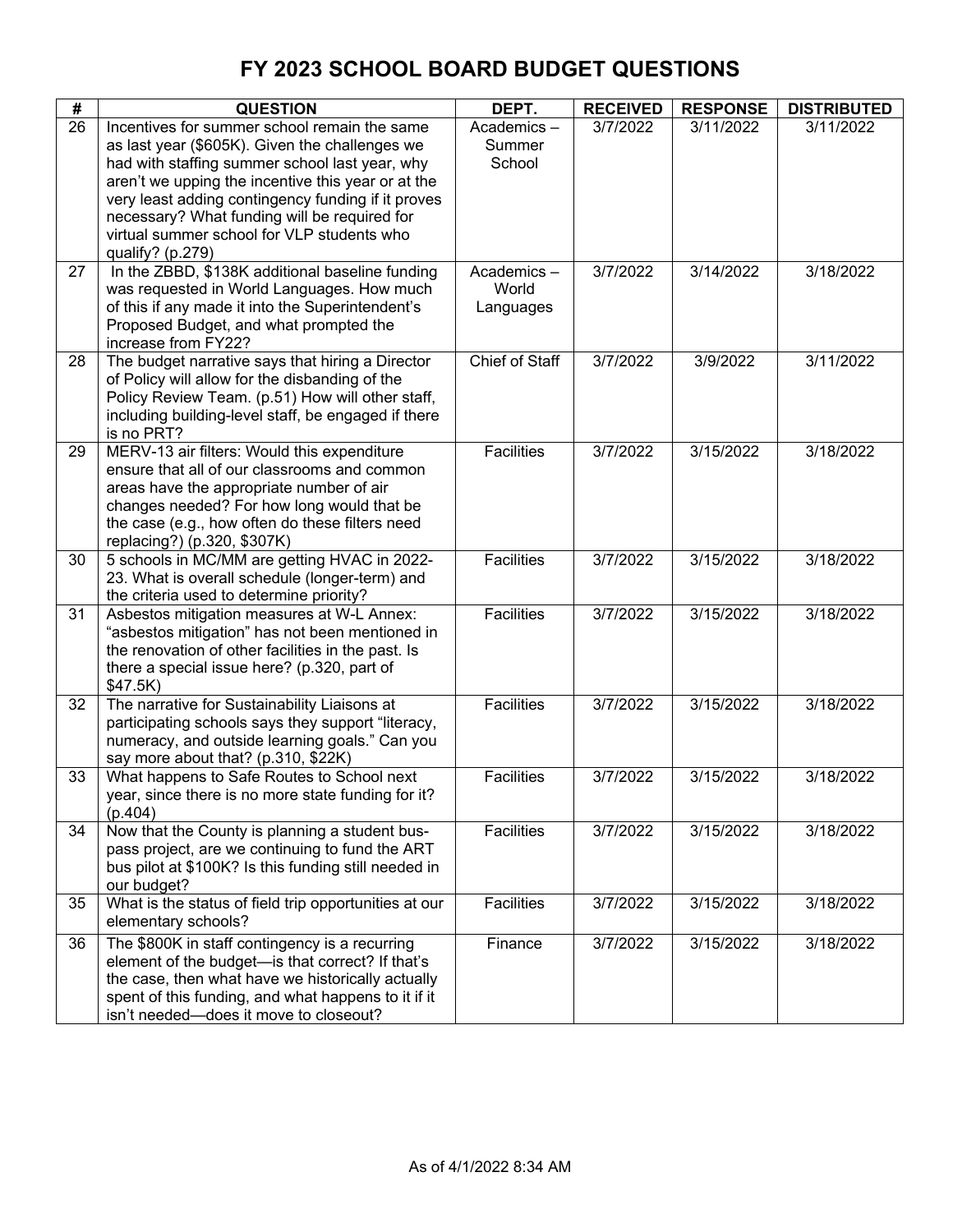| #  | <b>QUESTION</b>                                                                                                                                                                                                                                                                                                                                                                                                                                                                                                                                                                                                           | DEPT.                          | <b>RECEIVED</b> | <b>RESPONSE</b> | <b>DISTRIBUTED</b> |
|----|---------------------------------------------------------------------------------------------------------------------------------------------------------------------------------------------------------------------------------------------------------------------------------------------------------------------------------------------------------------------------------------------------------------------------------------------------------------------------------------------------------------------------------------------------------------------------------------------------------------------------|--------------------------------|-----------------|-----------------|--------------------|
| 37 | In the revision of middle school planning factors<br>to account for the team-based approach: when<br>we staff based on the formula of "130 students,"<br>does that 130 include everyone? More<br>specifically: does it include students with<br>disabilities who are currently counted as 1/7 of a<br>student? (Referencing ASEAC's planning factor<br>work and recommendations here.)                                                                                                                                                                                                                                    | Finance                        | 3/7/2022        | 3/10/2022       | 3/11/2022          |
| 38 | Title II, Part A: \$653K in federal funds, up<br>considerably from previous years. Why the<br>increase and also why does narrative say "these<br>positions are no longer provided"? (p.396)                                                                                                                                                                                                                                                                                                                                                                                                                               | Finance/<br>Human<br>Resources | 3/7/2022        | 3/14/2022       | 3/18/2022          |
| 39 | In the FY22 and proposed FY23 budgets, a<br>significant number of FTE's were converted from<br>contingency to budgeted positions. Why have the<br>contingency funds not been adjusted to<br>compensate for these changes?                                                                                                                                                                                                                                                                                                                                                                                                 | Finance                        | 3/7/2022        | 3/10/2022       | 3/11/2022          |
| 40 | If approved, how long will the proposed<br>adjustments in compensation keep us<br>competitive with nearby districts?                                                                                                                                                                                                                                                                                                                                                                                                                                                                                                      | Human<br>Resources             | 3/7/2022        | 3/16/2022       | 3/18/2022          |
| 41 | This year as last, we are cutting \$20K in support<br>for NBCT study and credentialing. (p.346) Given<br>the abundance of evidence that demonstrates<br>positive impact of NBCTs on student<br>achievement, why would we cut this? And why<br>would we propose reallocating \$10K of this (on<br>the next page) to cover printing costs for the<br>teacher evaluation handbook, which is also<br>accessible online? This seems shortsighted.                                                                                                                                                                              | Human<br>Resources             | 3/7/2022        | 3/16/2022       | 3/18/2022          |
| 42 | Elementary assistant principals are tasked with<br>coordinating testing at their schools, except for<br>Title I ES which are each allocated a 0.5 FTE<br>testing coordinator. For schools without a<br>dedicated 0.5 testing coordinator, the APs are<br>tasked with organizing an increasing number of<br>tests (and risk losing their licenses if they do so<br>incorrectly, per the state). This coming year,<br>there will be three SOL test administrations per<br>school, plus others (NNAT, COGAT, etc.). What<br>are we doing to compensate APs at schools that<br>lack testing coordinators for this extra work? | Human<br>Resources             | 3/7/2022        | 3/21/2022       | 3/25/2022          |
| 43 | Satisfaction with APS-provided professional<br>learning experiences is low, as measured by staff<br>responses to the "Your Voice Matters" survey<br>questions. If professional learning were funded<br>and staffed in a more robust way, would this<br>change? What are we doing to increase the<br>satisfaction with, and impact of, district-provided<br>PL? (p.347, \$587K, 2.5 FTE)                                                                                                                                                                                                                                   | Human<br><b>Resources</b>      | 3/7/2022        | 3/21/2022       | 3/25/2022          |
| 44 | According to an assistant principal, while we are<br>adjusting for up to four missed steps, we are not<br>adjusting for those missed steps if the employee<br>is now in a different position. A simple example is<br>a teacher who is now an AP. That person is not<br>going to get compensated for their missed steps<br>while a teacher. Why is this group excluded from                                                                                                                                                                                                                                                | Human<br>Resources             | 3/7/2022        | 3/16/2022       | 3/18/2022          |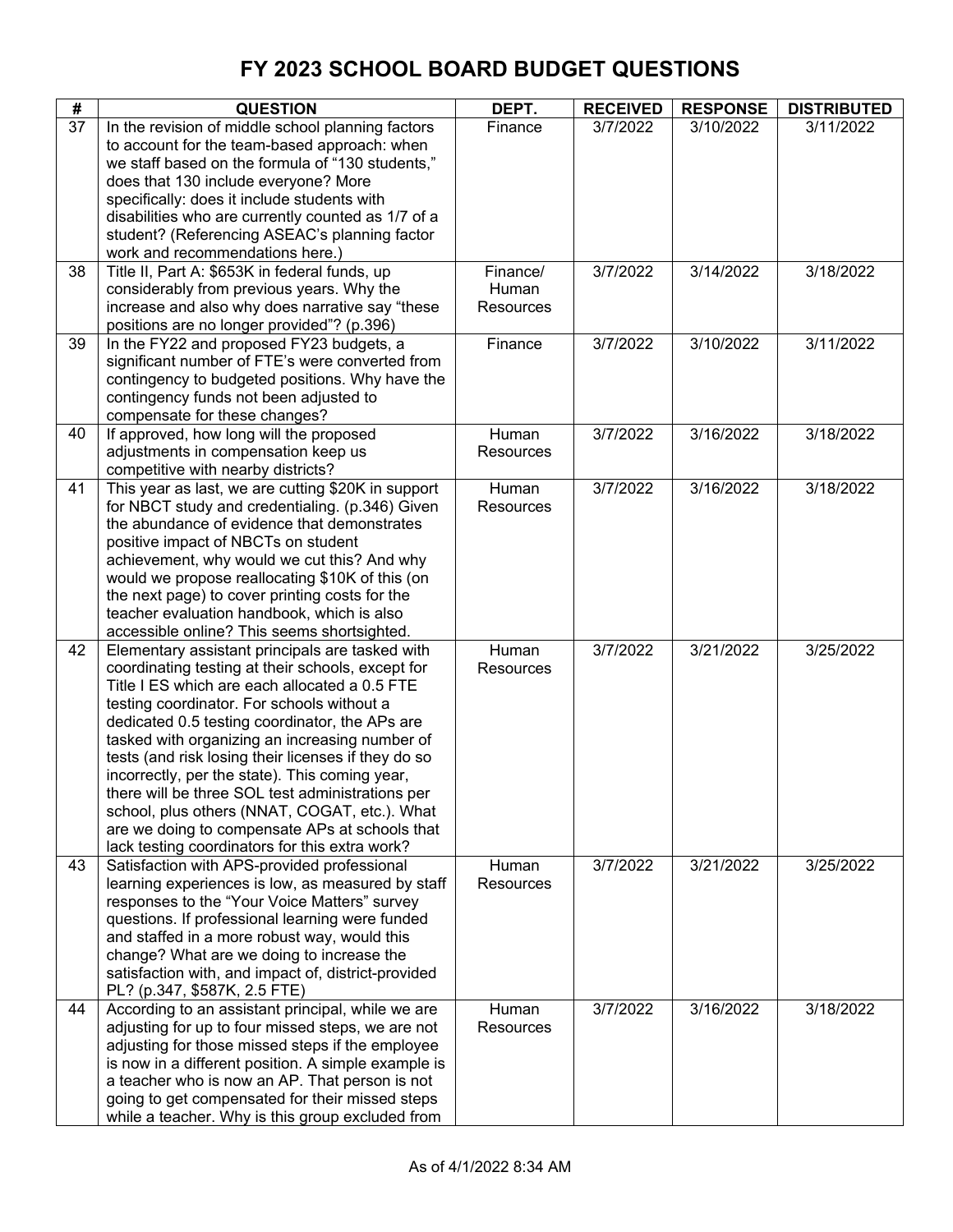| #  | <b>QUESTION</b>                                                                                     | DEPT.                   | <b>RECEIVED</b> | <b>RESPONSE</b> | <b>DISTRIBUTED</b> |
|----|-----------------------------------------------------------------------------------------------------|-------------------------|-----------------|-----------------|--------------------|
|    | the adjustment and what would it cost to include                                                    |                         |                 |                 |                    |
|    | them?                                                                                               |                         |                 |                 |                    |
| 45 | What are the current TDM incentive amounts we                                                       | Facilities &            | 3/7/2022        | 3/15/2022       | 3/18/2022          |
|    | offer to staff? Are we fully funding the TDM                                                        | Operations              |                 |                 |                    |
|    | program at this point?                                                                              |                         |                 |                 |                    |
| 46 | Could you please clarify what is happening with                                                     | Human                   | 3/7/2022        | 3/16/2022       | 3/18/2022          |
|    | the Employee Assistance Program next year?                                                          | Resources /             |                 |                 |                    |
|    | The budget narrative reads: "In order to continue                                                   | Finance                 |                 |                 |                    |
|    | providing existing services, the EAP is decreased                                                   |                         |                 |                 |                    |
|    | by \$23,283. Details of these increases follow." ??                                                 |                         |                 |                 |                    |
|    | (p.349)                                                                                             |                         |                 |                 |                    |
| 47 | Do we really need \$200K for continued<br>compensation studies? Could we apply that                 | Human<br>Resources /    | 3/7/2022        | 3/16/2022       | 3/18/2022          |
|    | towards a planning factor review instead? (and/or                                                   | Finance                 |                 |                 |                    |
|    | use the \$75K allocated for budget studies to that                                                  |                         |                 |                 |                    |
|    | end?)                                                                                               |                         |                 |                 |                    |
| 48 | There is no more free broadband service to                                                          | Information             | 3/7/2022        | 3/9/2022        | 3/11/2022          |
|    | students and families through the Comcast                                                           | <b>Services</b>         |                 |                 |                    |
|    | Service for Students (this year and next year)-                                                     |                         |                 |                 |                    |
|    | so how are APS and Arlington County providing                                                       |                         |                 |                 |                    |
|    | broadband to families who need it? (p.399)                                                          |                         |                 |                 |                    |
| 49 | I see the following COVID-related expenses                                                          | Safety,                 | 3/7/2022        | 3/22/2022       | 3/25/2022          |
|    | included in the budget:                                                                             | Security, Risk          |                 |                 |                    |
|    | a. Qualtrics (p.304, \$40K)                                                                         | and                     |                 |                 |                    |
|    | b. Syphax screening staff (p.337, \$50K)<br>c. MERV-13 air filtration upgrades (p.320,              | Emergency<br>Management |                 |                 |                    |
|    | \$307K)                                                                                             |                         |                 |                 |                    |
|    | However, I do not see contingency funding for                                                       |                         |                 |                 |                    |
|    | masks, testing, outdoor lunch attendants or other                                                   |                         |                 |                 |                    |
|    | potential costs. Are we expecting funding from                                                      |                         |                 |                 |                    |
|    | other sources for these things or are we simply                                                     |                         |                 |                 |                    |
|    | assuming we won't need them?                                                                        |                         |                 |                 |                    |
| 50 | \$180K for website upgrade. What specific                                                           | School and              | 3/7/2022        | 3/14/2022       | 3/18/2022          |
|    | changes are needed? Technical, UX, other?                                                           | Community               |                 |                 |                    |
|    | Unless there are specific problems that need to<br>be addressed, it doesn't seem wise to spend this | <b>Relations</b>        |                 |                 |                    |
|    | amount just because APS has exceeded the                                                            |                         |                 |                 |                    |
|    | recommended # of years since the last refresh.                                                      |                         |                 |                 |                    |
|    | (p.62)                                                                                              |                         |                 |                 |                    |
| 51 | When will we be able to get a sense of the actual                                                   | School                  | 3/7/2022        | 3/16/2022       | 3/18/2022          |
|    | costs of virtual learning next year for the students                                                | Support                 |                 |                 |                    |
|    | who qualify?                                                                                        |                         |                 |                 |                    |
| 52 | Responsive Classroom: is \$20K enough? What                                                         | School                  | 3/7/2022        | 3/16/2022       | 3/18/2022          |
|    | evidence of effectiveness and/or fidelity of                                                        | Support                 |                 |                 |                    |
|    | implementation do we have for schools already                                                       |                         |                 |                 |                    |
|    | using RC? Is APS moving to RC district-wide and                                                     |                         |                 |                 |                    |
|    | what does that mean for schools that use other                                                      |                         |                 |                 |                    |
| 53 | systems like PBIS? (p.41, \$0.02)<br>Trauma-Informed: Am I reading correctly that we                | School                  | 3/7/2022        | 3/16/2022       | 3/18/2022          |
|    | only have \$1,000 total budgeted for trauma-                                                        | Support                 |                 |                 |                    |
|    | informed instruction training next year (or is it                                                   |                         |                 |                 |                    |
|    | \$1,000 over some baseline? Not clear). \$1,000 is                                                  |                         |                 |                 |                    |
|    | simply not enough, IMO, given what students                                                         |                         |                 |                 |                    |
|    | and families and staff members have been                                                            |                         |                 |                 |                    |
|    | through $(p.290)$                                                                                   |                         |                 |                 |                    |
| 54 | Four fewer psychologist and social workers, per                                                     | School                  | 3/7/2022        | 3/16/2022       | 3/18/2022          |
|    | planning factors and enrollment adjustments.                                                        | Support                 |                 |                 |                    |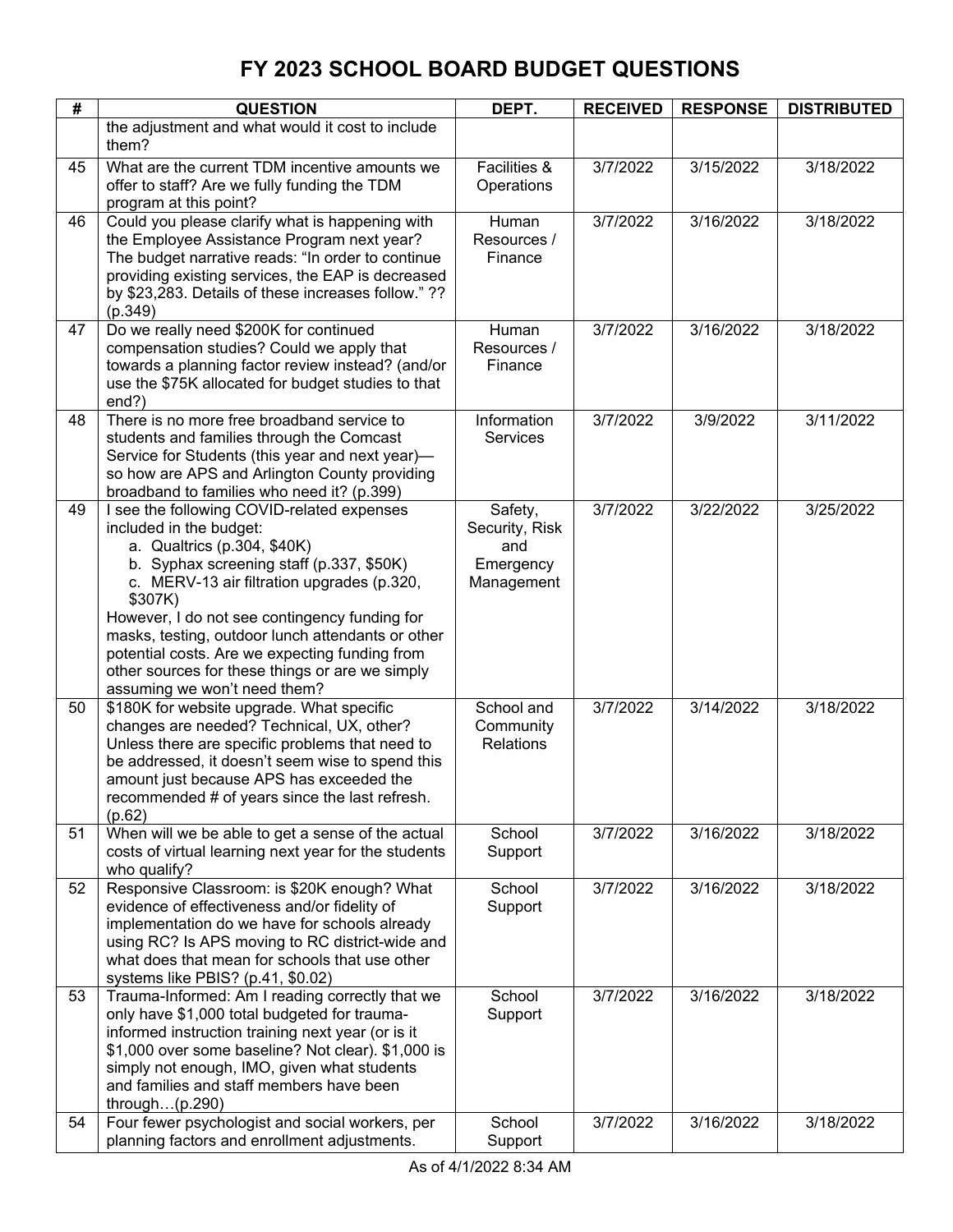| #  | <b>QUESTION</b>                                                                                                                                                                                                                                                                                                                                                                                                                                                                                                                                                                                                                                                                                                                                                                                                                                                                                                                                                                                                                                                                                                                                                                                                                                             | DEPT.                                  | <b>RECEIVED</b> | <b>RESPONSE</b> | <b>DISTRIBUTED</b> |
|----|-------------------------------------------------------------------------------------------------------------------------------------------------------------------------------------------------------------------------------------------------------------------------------------------------------------------------------------------------------------------------------------------------------------------------------------------------------------------------------------------------------------------------------------------------------------------------------------------------------------------------------------------------------------------------------------------------------------------------------------------------------------------------------------------------------------------------------------------------------------------------------------------------------------------------------------------------------------------------------------------------------------------------------------------------------------------------------------------------------------------------------------------------------------------------------------------------------------------------------------------------------------|----------------------------------------|-----------------|-----------------|--------------------|
|    | Shouldn't we keep these in the budget given the<br>significant social, emotional and mental health<br>needs we're seeing? (p.295)                                                                                                                                                                                                                                                                                                                                                                                                                                                                                                                                                                                                                                                                                                                                                                                                                                                                                                                                                                                                                                                                                                                           |                                        |                 |                 |                    |
| 55 | If we keep the 2 psychs and 2 social workers that<br>are otherwise being eliminated due to a planning<br>factor adjustment, what would the actual ratio of<br>psychs/students and SWs /students be? What<br>are the current industry-recommended ratios for<br>the two positions?                                                                                                                                                                                                                                                                                                                                                                                                                                                                                                                                                                                                                                                                                                                                                                                                                                                                                                                                                                           | School<br>Support                      | 3/8/2022        | 3/21/2022       | 3/25/2022          |
| 56 | During tonight's BAC, one of the members<br>mentioned an analysis they had done of the<br>staffing ratios across schools that raised a<br>question for me about how we looked at our<br>budget before launching it. It sounds like she did<br>an analysis of ranking the total spend at schools<br>(unclear if it was just instructional total or the<br>overall total) and noted that the there was an<br>inverse relationship between the highest funded<br>schools and demographic diversity.<br>A couple of questions that raised:<br>1) Did we do an analysis like this looking at<br>when we built out the budget? If yes, what did it<br>tell us and what are the headline messages that<br>came out of it? If not, is this something we could<br>do going forward (especially in a new budgeting<br>platform)?<br>2) A messaging question: When this comes to<br>us from the community, do we have a response<br>to this push?<br>I do not believe that her analysis factored in<br>enrollment, which likely explains some of this<br>differential. However, I think this raises the same<br>question we've talked about in the past regarding<br>use of staffing contingency and disparate uses of<br>staffing dollars that have come in the past. | Finance                                | 3/10/2022       | 3/15/2022       | 3/18/2022          |
| 57 | When was the last technology app study done?                                                                                                                                                                                                                                                                                                                                                                                                                                                                                                                                                                                                                                                                                                                                                                                                                                                                                                                                                                                                                                                                                                                                                                                                                | Information<br>Services /<br>Academics | 3/14/2022       | 3/22/2022       | 3/25/2022          |
| 58 | Please provide a summary of all the instructional<br>software being used in the system and what it<br>costs. Have we done any evaluations of the<br>effectiveness of individual software systems?                                                                                                                                                                                                                                                                                                                                                                                                                                                                                                                                                                                                                                                                                                                                                                                                                                                                                                                                                                                                                                                           | Academics                              | 3/14/2022       |                 |                    |
| 59 | Please provide a staff response to the Student<br>Services Advisory Committee Recommendation<br>#1, which is to "conduct a full program evaluation<br>of the APS Student Services Dept programs and<br>services relating to the SEL programs and the<br>tiered system of support."<br>According to the SSAC report, there has never<br>been an evaluation of this program. This gets<br>directly at one of our top school board priorities.<br>Does staff support this recommendation? What<br>would be the proposed timeline and cost?                                                                                                                                                                                                                                                                                                                                                                                                                                                                                                                                                                                                                                                                                                                     | School<br>Support                      | 3/14/2022       | 3/16/2022       | 3/18/2022          |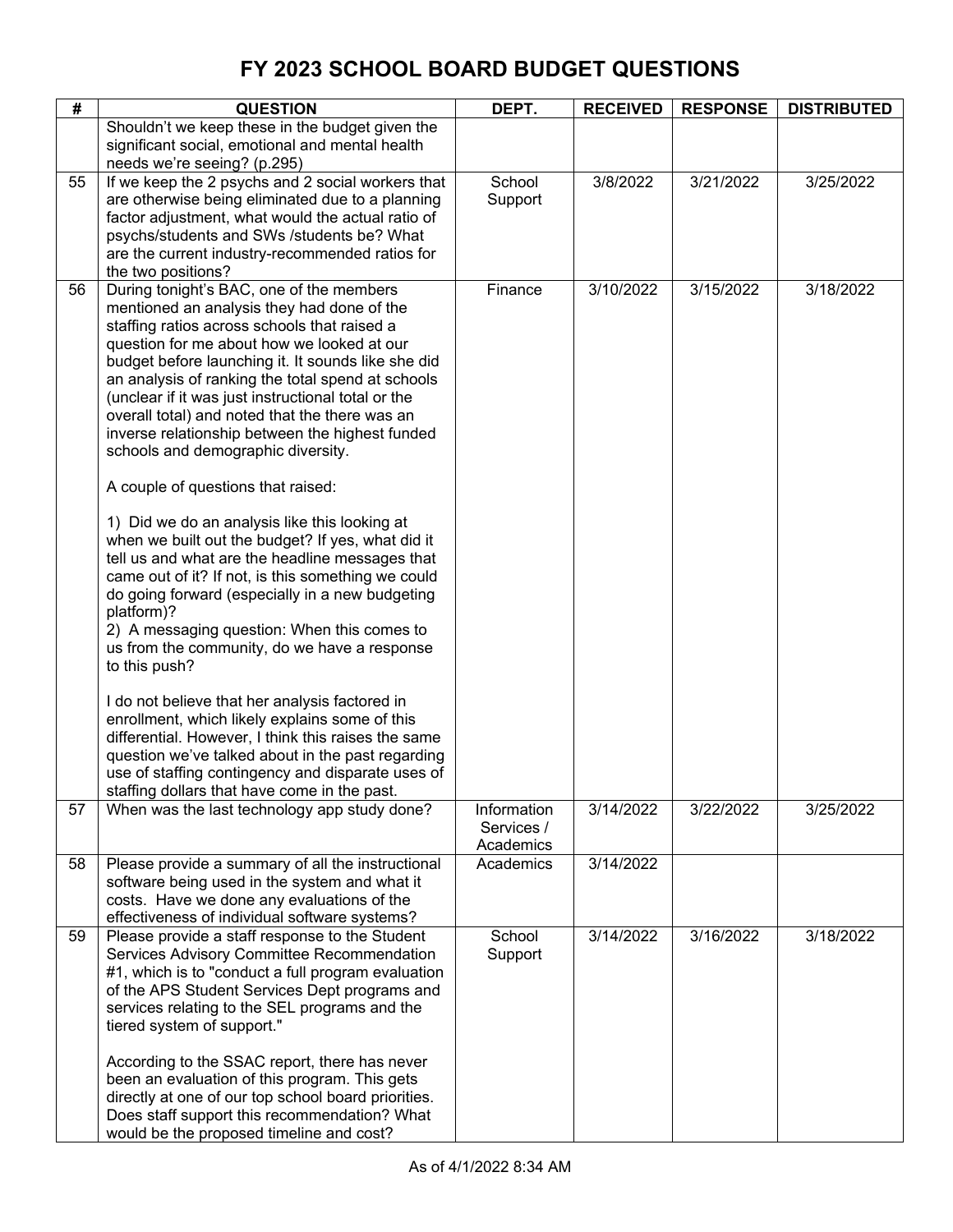| #  | <b>QUESTION</b>                                                                                                                                                                                                                                                                                                                                                                                                                                                       | DEPT.                                                    | <b>RECEIVED</b> | <b>RESPONSE</b> | <b>DISTRIBUTED</b> |
|----|-----------------------------------------------------------------------------------------------------------------------------------------------------------------------------------------------------------------------------------------------------------------------------------------------------------------------------------------------------------------------------------------------------------------------------------------------------------------------|----------------------------------------------------------|-----------------|-----------------|--------------------|
| 60 | Please provide a summary of how other school<br>divisions pay speech therapists as we have<br>heard that they are not placed on the teacher<br>salary scale as they are in APS.                                                                                                                                                                                                                                                                                       | Human<br>Resources                                       | 3/16/2022       | 3/22/2022       | 3/25/2022          |
| 61 | How many schools would be implementing the<br>responsive classroom training with the funds in<br>the FY23 budget?                                                                                                                                                                                                                                                                                                                                                     | School<br>Support                                        | 3/16/2022       | 3/25/2022       | 4/1/2022           |
| 62 | What is the savings in FY23 from not opening the<br>Planetarium? How soon would the director need<br>to be hired in order to have the Planetarium<br>ready to open in Fall 2023? Also, outline the<br>costs for field trips, buses, etc.                                                                                                                                                                                                                              | Academics /<br>Finance /<br>Facilities and<br>Operations | 3/23/2022       | 3/29/2022       | 4/1/2022           |
| 63 | How many field trips are currently funded by the<br>PTA? How many field trips outside of the<br>Outdoor Lab, swim program, and Planetarium<br>are run each year?                                                                                                                                                                                                                                                                                                      | Facilities and<br>Operations                             | 3/23/2022       | 3/29/2022       | 4/1/2022           |
| 64 | In the middle school staffing revision, is there any<br>additional staffing provided to Gunston,<br>considering that they run three separate<br>programs?                                                                                                                                                                                                                                                                                                             | Finance                                                  | 3/25/2022       | 3/29/2022       | 4/1/2022           |
| 65 | Are all of the middle school testing coordinators<br>new this year? What would be the cost of<br>converting all the MS STCs to 1.0 FTE positions?                                                                                                                                                                                                                                                                                                                     | School<br>Support /<br>Finance                           | 3/31/2022       |                 |                    |
| 66 | Reading the response to the question about<br>Discovery Streaming, Nearpod and Wixie, I'm<br>concluding that APS doesn't have real-time<br>access to usage data for our teachers and<br>students, and that this is something we have to<br>request from vendors. Is that right? I'm curious<br>whether our contracts with these vendors have<br>requested or included provisions that the district<br>is able to analyze directly how the products are<br>being used. | Academics                                                | 3/31/2022       |                 |                    |
| 67 | Could I get a little more information about what<br>kinds of data analysis the testing coordinators at<br>Title I schools are providing? It was my<br>understanding that they were coordinating test<br>administration, not analysis of test data. And<br>could I get some information about how many<br>non-Title I principals have used flex \$\$ to fund<br>testing coordinators, vs. asking their assistant<br>principals to do so?                               | Human<br>Resources                                       | 3/31/2022       |                 |                    |
| 68 | If we were able to fund one additional FTE to<br>support student math achievement, what would<br>the Academic Office recommend the position be?<br>What is the cost? Same question for five FTE's.                                                                                                                                                                                                                                                                    | Academics /<br>Finance                                   | 3/31/2022       |                 |                    |
| 69 | How many middle and high school students do<br>we have who are at basic or below basic in<br>reading (Reading Inventory and/or SOL)? And<br>above and beyond the federal \$\$ we have<br>received for tutoring, how much additional \$\$<br>would it require if we wanted to provide tutoring<br>to all MS and HS students who need<br>reading/literacy support for at least the first<br>semester of next year?                                                      | Academics                                                | 4/1/2022        |                 |                    |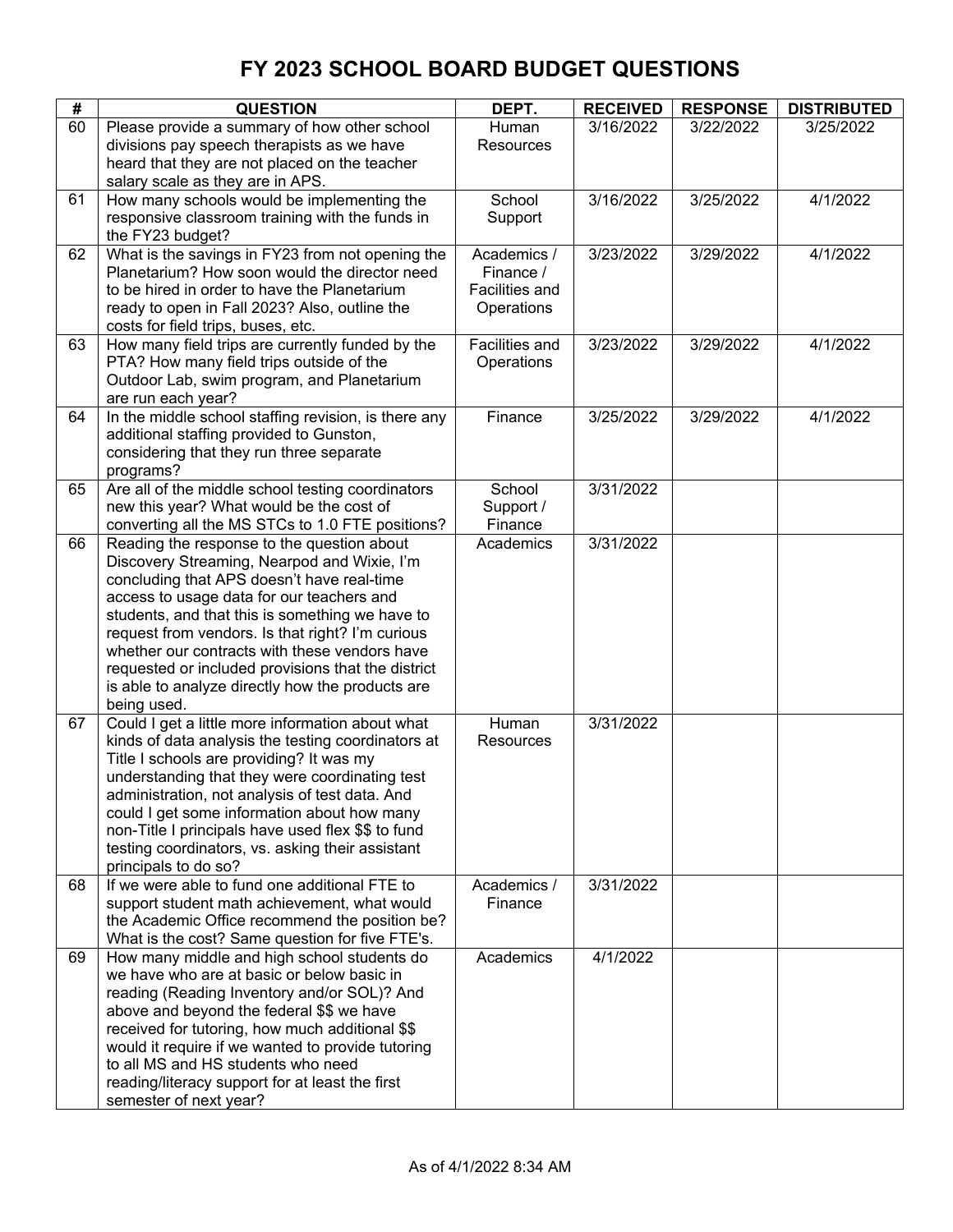| #  | <b>QUESTION</b>                                                                                                                                                                                                                                                    | DEPT.             | <b>RECEIVED</b> | <b>RESPONSE</b> | <b>DISTRIBUTED</b> |
|----|--------------------------------------------------------------------------------------------------------------------------------------------------------------------------------------------------------------------------------------------------------------------|-------------------|-----------------|-----------------|--------------------|
| 70 | Is the \$350K for professional development<br>through Restorative DC in the Superintendent's<br>budget proposal?<br>If not, how much do we have in the proposed<br>budget for professional development to teach<br>restorative justice and add restorative justice | School<br>Support | 4/1/2022        |                 |                    |
|    | programs?                                                                                                                                                                                                                                                          |                   |                 |                 |                    |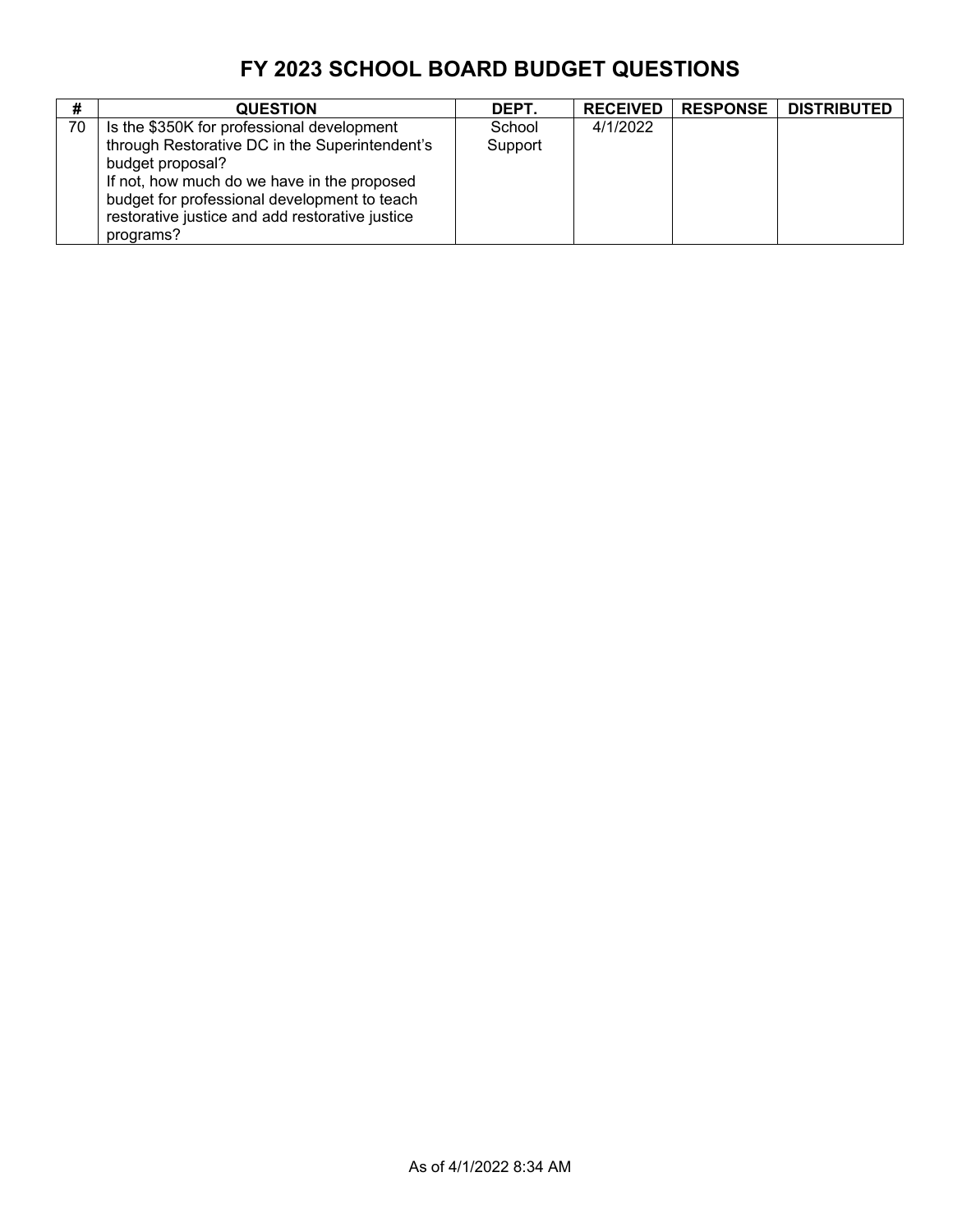### **School Board Budget Question #: 23-61**

### **ARLINGTON PUBLIC SCHOOLS**

#### **MEMORANDUM**

- **DATE:** March 23, 2022
- **TO:** Members of the School Board
- **VIA:** Dr. Francisco Durán, Superintendent
- **FROM:** Dr. Jeannette Allen, Director of Administrative Services Kimberley Graves, Chief of School Support

**BUDGET QUESTION:** How many schools would be implementing the responsive classroom training with the funds in the FY23 budget?

**RESPONSE:** The following schools are currently utilizing the Responsive Classroom K-8 Framework:

| Elementary                     | <b>Discovery</b> | <b>Middle</b> |
|--------------------------------|------------------|---------------|
| Abingdon                       | Fleet            | Hamm          |
| <b>Arlington Science Focus</b> | Key              | Shriver       |
| <b>Barrett</b>                 | Nottingham-      | Williamsburg  |
| <b>Barcroft</b>                | Randolph         |               |
| Cardinal                       | Taylor           |               |
| <b>Carlin Springs</b>          | Tuckahoe         |               |
| Claremont                      |                  |               |
|                                |                  |               |

The remaining elementary and middle schools are using a variety of other programs including but not limited to Conscious Discipline and PBIS.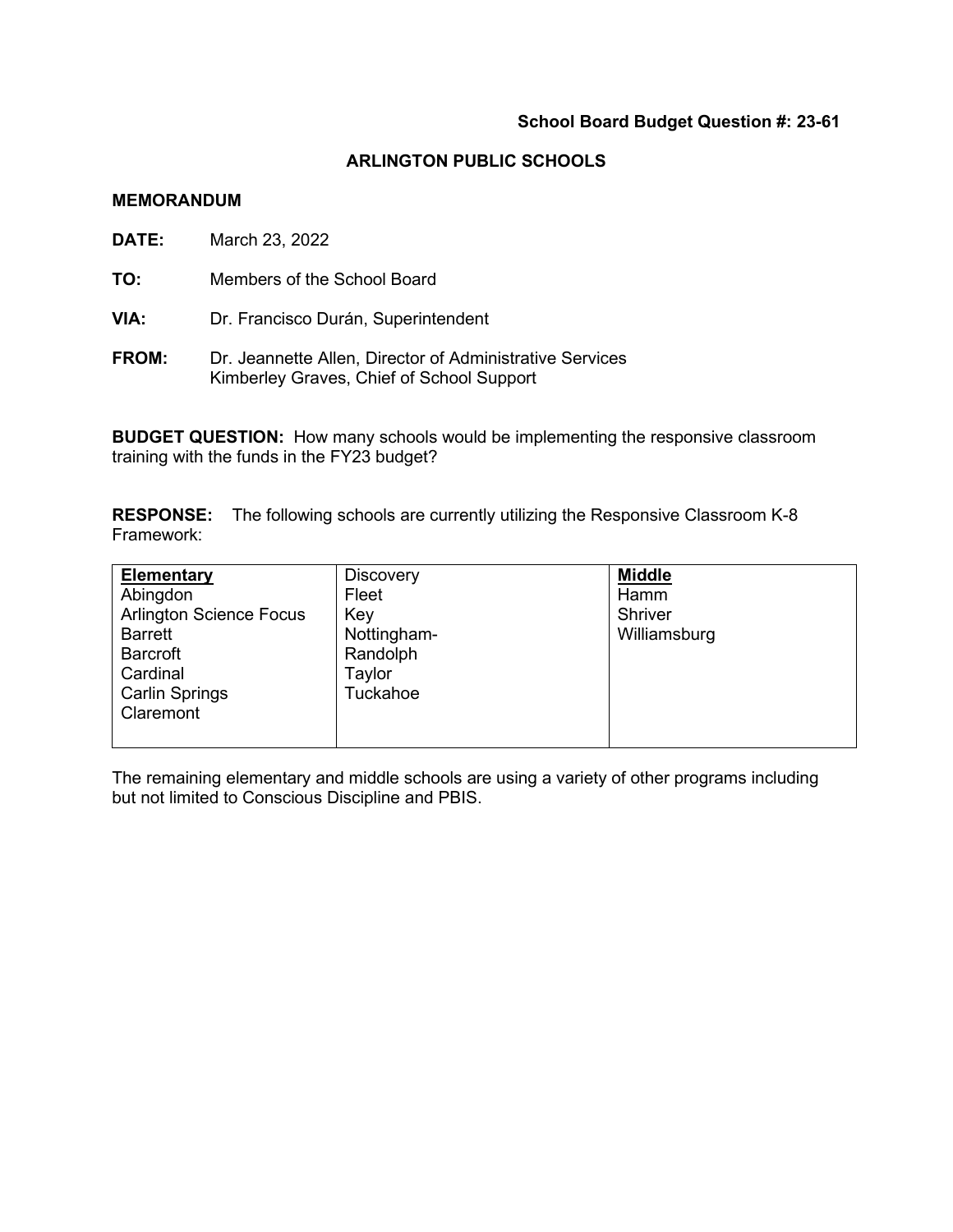### **ARLINGTON PUBLIC SCHOOLS**

### **MEMORANDUM**

| DATE:        | March 24, 2022                                                                                            |
|--------------|-----------------------------------------------------------------------------------------------------------|
| TO:          | Members of the School Board                                                                               |
| VIA:         | Dr. Francisco Durán, Superintendent                                                                       |
| <b>FROM:</b> | Bridget Loft, Chief Academic Officer<br>Reneé Harber, Assistant Superintendent, Facilities and Operations |

**BUDGET QUESTION:** What is the savings in FY23 from not opening the Planetarium? How soon would the director need to be hired in order to have the Planetarium ready to open in Fall 2023? Also, outline the costs for field trips, buses, etc.

**RESPONSE:** The savings in FY23 from not opening the Planetarium is \$208,000. This includes the Planetarium Director position at \$157,228 (salary and benefits). In addition, the purchasing of digital licenses and software costing approximately \$50,000 would be delayed for one year. The director position would need to be hired three months prior to opening the Planetarium. This would allow enough time to train the director using the new equipment and making sure all of the existing digital shows are transferred over to the new system.

In SY 2018-2019, there were 437 trips to the Planetarium. Planetarium trips are considered mandated, non-charged trips. Field trip rates for non-mandated trips are \$65/hour. Drivers and buses are reserved for 3.5 hours for each scheduled Planetarium trip.

If the School Board decides to reopen the Planetarium in FY 2023, it is recommended to delay opening to the spring as the projector is projected to be installed and ready in November 2022, barring any supply chain issues. This would reduce the amount needed in the FY 2023 budget to approximately \$183,000.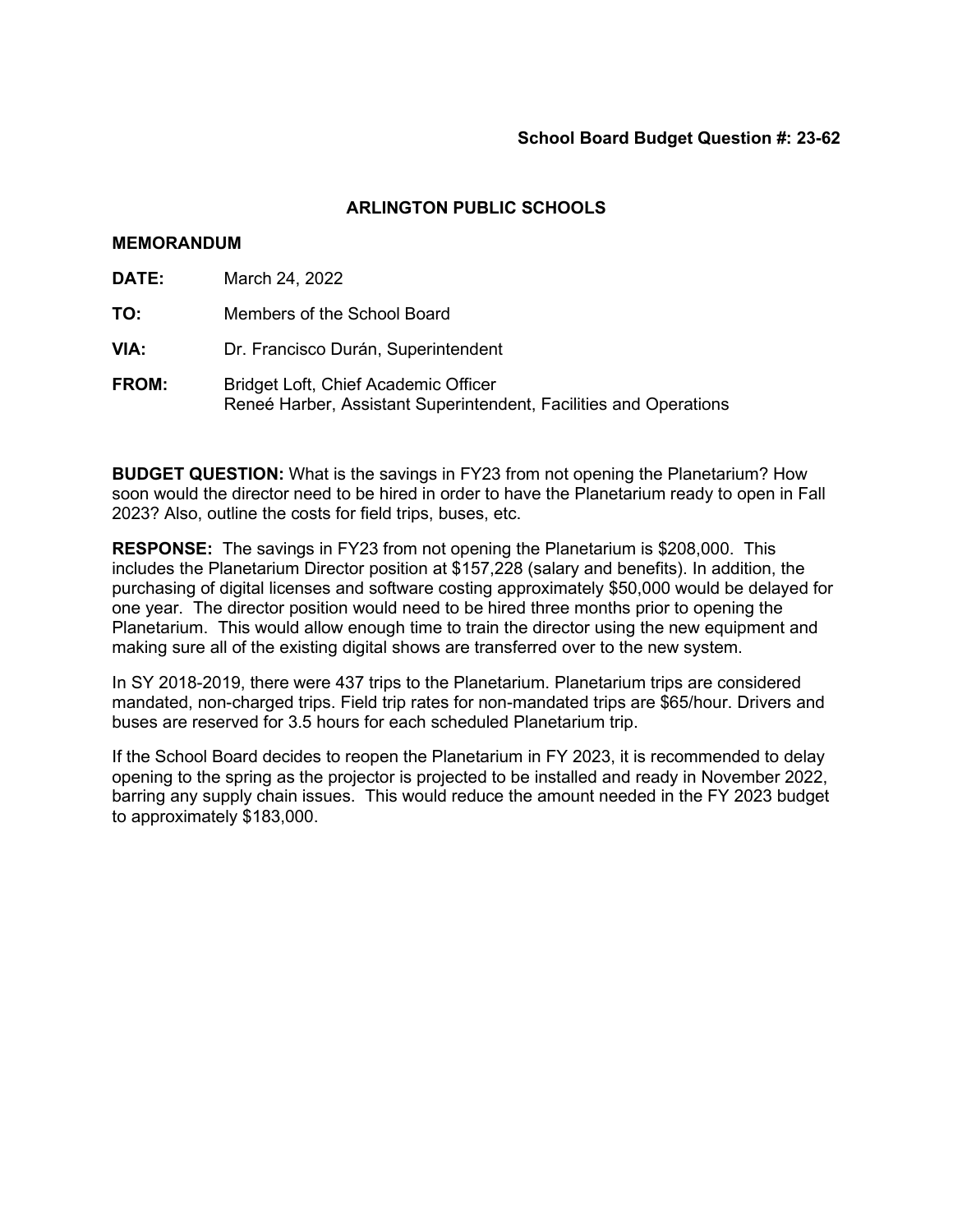### **School Board Budget Question #: 23-63**

### **ARLINGTON PUBLIC SCHOOLS**

### **MEMORANDUM**

**DATE:** March 25, 2022

**TO:** Members of the School Board

**VIA:** Dr. Francisco Durán, Superintendent

**FROM:** Reneé Harber, Assistant Superintendent, Facilities and Operations

**BUDGET QUESTION:** How many field trips are currently funded by the PTA? How many field trips outside of the Outdoor Lab, swim program, and Planetarium are run each year?

**RESPONSE:** Facilities and Operations does not have information regarding field trips funded by individual school PTAs. In SY 2019-2020, transportation services provided 1,005 field trips for schools outside the Outdoor Lab, swim program and Planetarium trips, and 865 trips for athletic events at the middle and high schools.